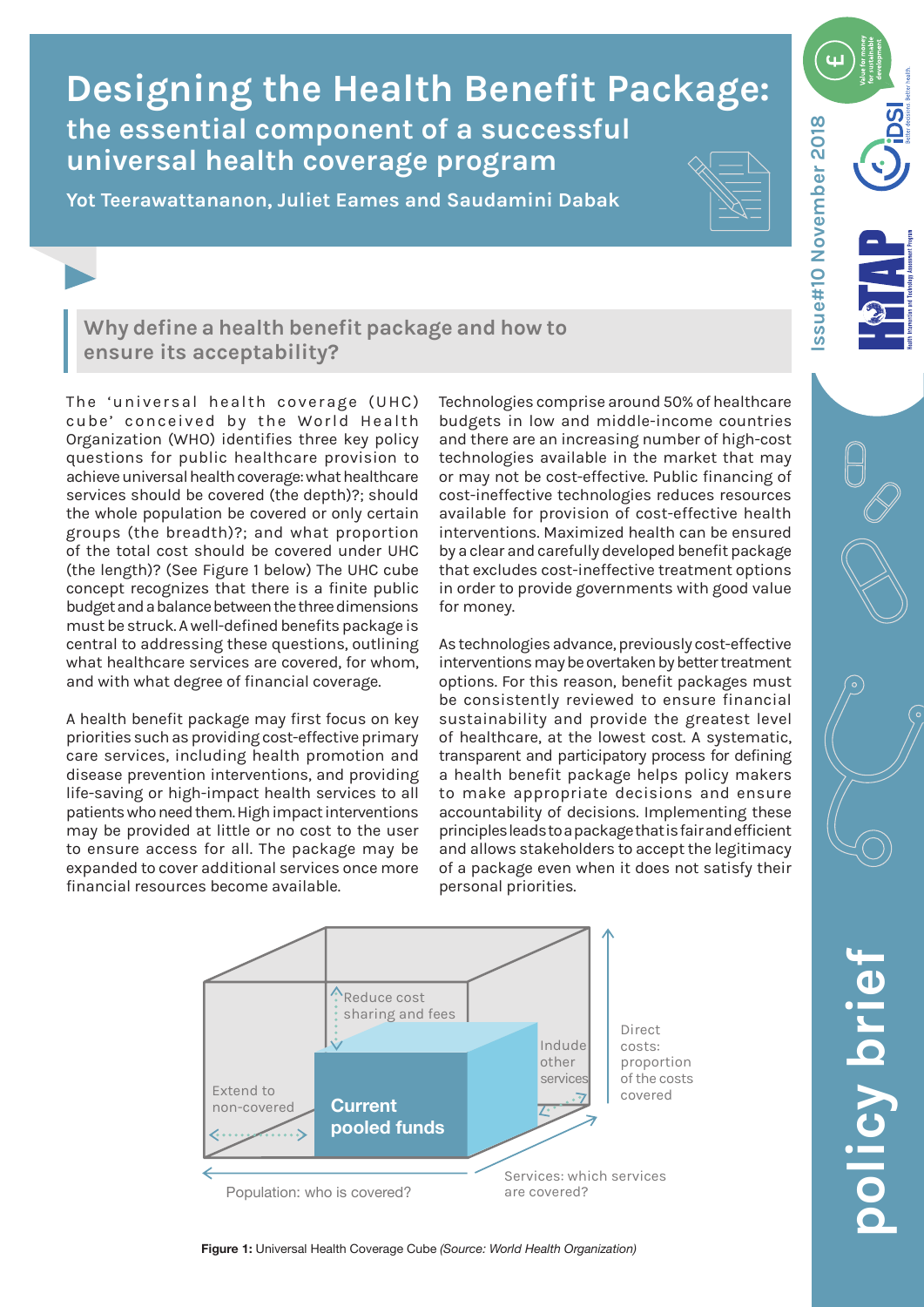# **Development of the health benefit package for Universal Health Coverage in Thailand:**

Until 2002, there were several public health insurance schemes in Thailand: the Civil Servant Medical Benefit Scheme (CSMBS), the Social Security Scheme (SSS) for formal employees, the Social Welfare Scheme which covered the poor, near poor, children, elderly and other deserving groups and the Voluntary Health Card scheme which subsidized low income households. These schemes covered about 70% of the population, half of which were covered by the Social Welfare Scheme. CSMBS offered the most generous benefit package, while the other schemes provided limited packages.

In April 2001, the government committed to expanding health coverage to 100% of the population and consequently, full-coverage was achieved on 1st January 2002. Full-population coverage was attained by using general taxation to expand the Social Welfare Scheme and cover the rest of the population. The initial benefit package for the new scheme, named the 'goldcard' scheme, was based on the Social Welfare Scheme benefit package and drugs list, but excluded high cost interventions such as cancer treatment, anti-retroviral treatment, organ transplant, coronary bypass surgery, as well as cosmetic care.

In 2002, the National Health Security Office (NHSO) was established as the management agency for the 'gold card' scheme and the Board, chaired by the Minister of Public Health, established a Subcommittee for the Development of the Benefit Package and Service Delivery (SCBP). The SCBP comprises stakeholder groups such as patient groups, civil society organizations, providers, relevant government agencies, and subject experts.

Initially, the SCBP considered proposals for inclusion of interventions into the benefit package from multiple groups in an ad-hoc manner, with no explicit criteria for adopting interventions. This system was inadequate as only elite groups with access to the secretariat could effectively present proposals and this process resulted in policies that did not represent the broader public interest. There was also significant variation in the quality of evidence presented to the Subcommittee.

In October 2003, the government introduced anti-retroviral treatment into the benefit package without any formal assessment. This policy put pressure on the NHSO to include other high cost interventions in the benefit package. One proposal called for the inclusion of Renal Replacement Therapy for End Stage Renal Disease (ESRD). Realizing that including expensive treatments without careful assessment would be financially unsustainable, the NHSO, which purchases health services, and the Ministry of Public Health (MoPH), which provides health services, commissioned a range of research projects that included a needs assessment, service readiness study, economic

evaluation and budget impact assessment. These was completed in 2006 and treatment of ESRD became the first intervention in Thailand to be rigorously assessed before being included in the benefit package in 2008. This event paved the way for the establishment of systematic decision-making processes for health benefit package decisions in Thailand.

In 2009, the SCBP requested two academic bodies, the International Health Policy Program (IHPP) and the Health Intervention and Technology Assessment Program (HITAP), to develop rigorous mechanisms and processes for using evidence to inform decisions for the non-pharmaceutical benefits package of the Universal Coverage Scheme (UCS). The mechanisms and processes for the non-pharmaceutical benefits package are as follows (See Figure 2 below):

> Seven groups of stakeholders nominate interventions for inclusion in the benefits package: health professionals, patients, policy-makers, academics, civil-society, industry and lay-people. Proposals can include up to three topics, one of which must focus on health promotion or disease prevention.

> > Topics are prioritized by a 'selection working-group' based on six criteria which are: burden of disease, severity of the health problem, effectiveness of intervention, variation in current practice, financial impact of the disease on households and equity and ethical dimensions including whether the disease is rare or disproportionally affects the poor. This working-group is a subset of stakeholders eligible to nominate topics and excludes industry and policy-makers to mitigate conflicts of interests. The short-listed topics are then presented to a Health Economics Working Group, which is responsible for overseeing the HTA evidence generated, before being reviewed by the Subcommittee.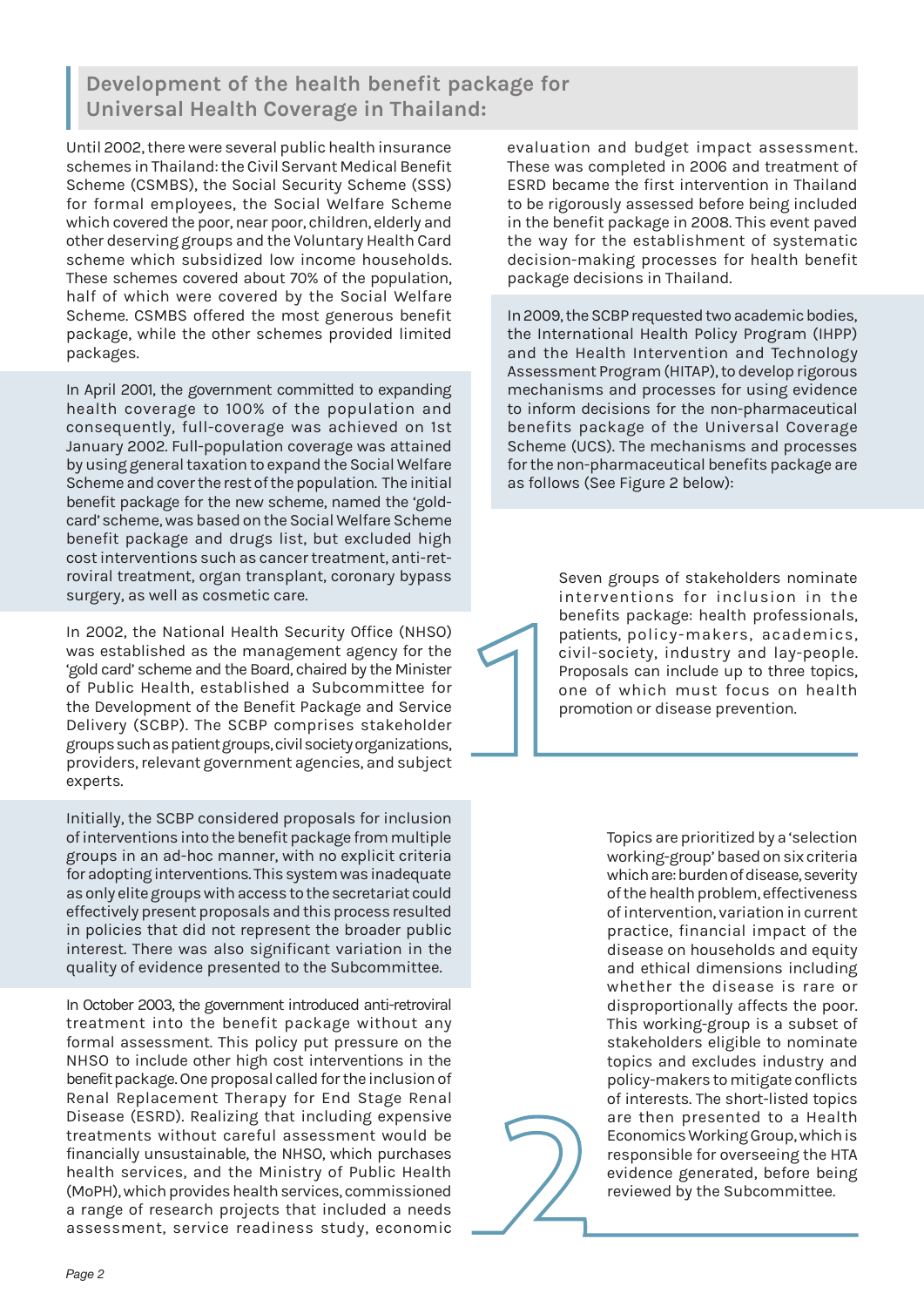The final list of priority topics, usually less than 10, will undergo a full Health Technology Assessment (HTA) through which information on the cost-effectiveness and budget impact are derived. The incremental costeffectiveness ratio (ICER) of the interventions is compared with the threshold value per QALY gained. HTAs are conducted by independent research organizations including universities. IHPP and HITAP are jointly responsible for less than one-third of the proposals. The funding for most of the HTAs comes from the publicly-funded Health Systems Research Institute (HSRI).



All HTAs must comply with the National Methodological and Process Guidelines approved by the SCBP which ensures comparability and transparency of studies. The guidelines require HTAs to undergo a detailed external peer-review of all spread-sheets and assumptions, providing a strong quality assurance mechanism.

The output is presented to the SCBP for consideration which then makes recommendations to the National Health Security Board (NHSB). The NHSB makes the final decision on the inclusion of the intervention in the benefits package.

## **UHC benefit package development Participatory, Transparent, Evidence-based and Contestable**



**Figure 2:** Process for the development of the Universal Coverage Benefits Package (UCBP). *(Source: HITAP)*

Similar processes exist for decisions made by the NLEM subcommittee regarding public provision of pharmaceuticals, including requirements that HTAs are conducted for all high-cost medicines before their inclusion in the medicines list. HTAs requested by both NHSO and NLEM subcommittee must be comprehensive, comparing across pharmaceutical and non-pharmaceutical treatment options in line with the national guidelines.

HTAs do not simply lead to the acceptance or rejection of an intervention from the health benefit package or the NLEM but can inform the method and conditions of service provision to yield good value for money for the government. For instance, manufacturers may submit price quotations to be used in HTA research. If the HTA finds that cost per QALY is above the cost-effective threshold or that the intervention has a high budget impact, then a process of price negotiation ensues to reach a price that is acceptable. When imiglucerase was not found to be cost-effective for the treatment of Type 1 Gaucher disease albeit with low budget-impact, the NLEM used the results from the HTA study to develop a cost-sharing model which allowed Imiglucerase to be included in the NLEM. Under the arrangement agreed, the government pays for the treatment of a certain number of patients, beyond which treatment costs are borne by industry.